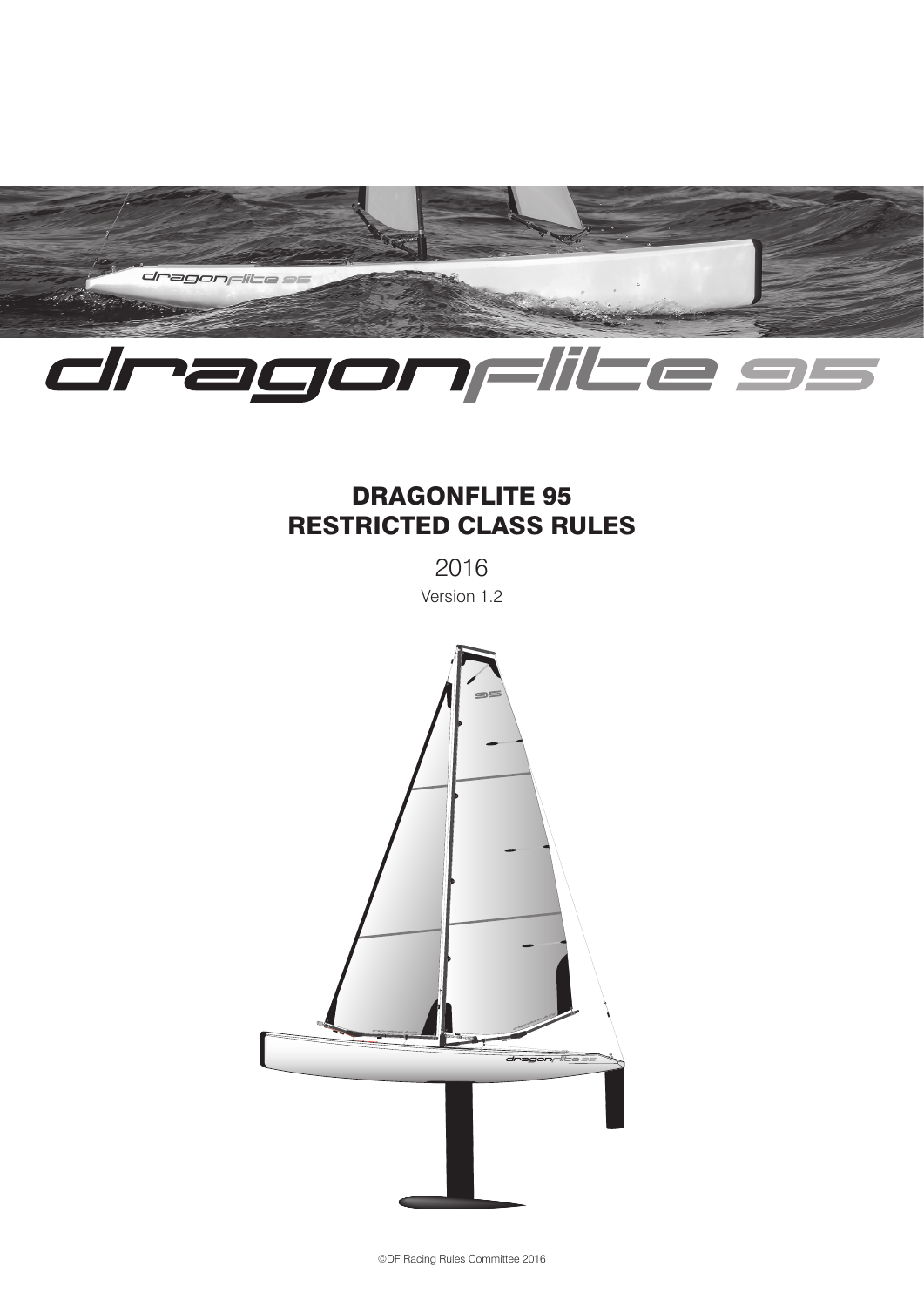## Introduction

The DragonFlite 95 (DF95) project started in early 2014 with a brief to develop a bigger, faster stablemate to the DragonForce 65 in a package that was easy to transport by car or airplane. The two year development period from clean sheet concept to final production has allowed the design team and builder (Joysway) to ensure every aspect of performance and build quality set new standards for volume production RC sailboats.

The DF95 is to be raced as a 'Restricted Class'. That means the boat is to be raced as supplied by the Builder, with any changes 'restricted' to those specifically stated in these rules.

The website *www.dfracing.world* will act as a central resource for all class information.

# DragonFlite 95 Restricted Class Rules

### Section A - **Fundamental Rules Structure**

#### **A.1 The Builder**

The DragonFlite 95 is a design by John Tushingham, Buzz Coleman and Mark Dicks and built by Joysway Hobby (HK) Ltd, hereafter referred to as 'the Builder'.

#### **A.2 Authority**

The rules are written and administered by the DF Racing Rules Committee, as appointed by the Builder, and published on the website *www.dfracing.world*. Any proposed alterations to these rules must be submitted to the Rules Committee for their consideration. Any changes will be announced and published on the website.

#### **A.3 Language**

The official language of the class is English and in case of any dispute over translation the English text shall prevail.

#### **A.4 Clarification**

The word "shall" is mandatory and the word "may" is permissive.

#### **A.5 Spirit of the Rules**

The fundamental aim of these rules is to ensure that all DragonFlite 95 Restricted Class boats are raced on a level performance basis and the cost of buying and maintaining the boat is kept under control to appeal to newcomers and experienced radio sailors alike.

With this clear aim in mind owners are asked to adhere to the spirit of these rules and not seek to gain a performance advantage by manipulation of the wording through translation or other means.

#### **A.6 Modifications**

The boat will be raced as supplied by the Builder with no modifications or additions apart from the permitted changes described in these rules.

#### **A.7 Repairs**

Emergency repairs to any part of the boat are permissible, provided they are not intended to enhance the original function or performance of the damaged items.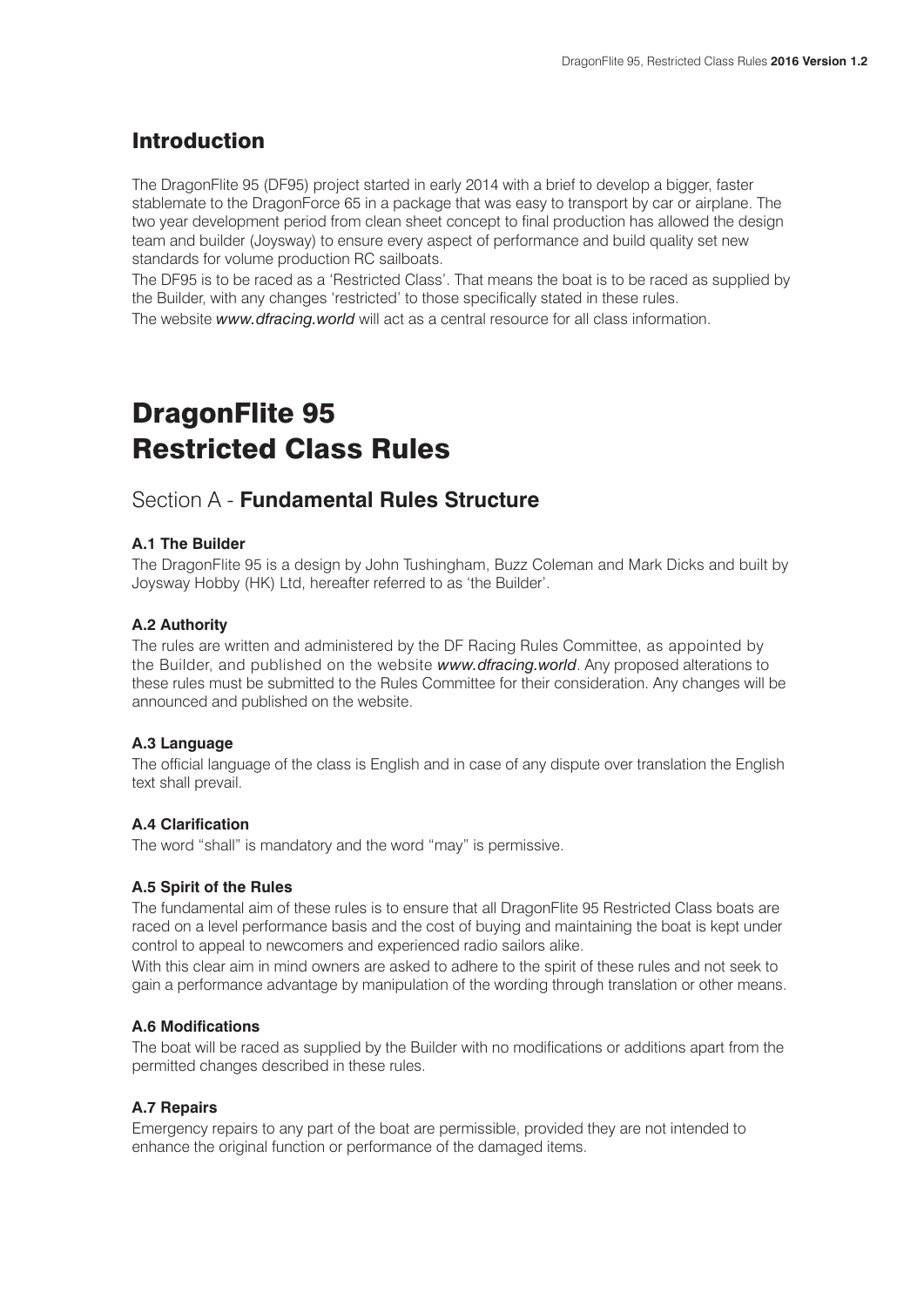#### **A.8 Certificate**

No measurement certificate is required, however, boats may be subject to inspection by the race committee at registration or at any time during a regatta or series to determine compliance with these rules. If a boat is found to be noncompliant during a regatta, the race committee may remove all results up to that point and ask the owner to bring the boat back within the rules or, if this is not possible, withdraw the boat from the event.

#### **A.9 Equipment Descriptions**

Equipment described in these rules by name or product code refer to the those used in the Builder's Rigging Instructions as supplied with the boat. An English language copy of this document is available on the website *www.dfracing.world*

#### **A.10 Equipment Limitations**

Except in the case of demonstrable damage, only one hull, keel, ballast, rudder and one of each prescribed A, B, C & D rig may be used per event.

### Section B - **Electronic Equipment**

#### **B.1 Sail Winch**

The Sail Winch shall be as supplied by the Builder. No sail winch shall be modified electronically or mechanically from its factory default performance torque, speed or revolutions, except for electrical end point adjustment by transmitter or other external device.

#### **B.2 Rudder Servo**

In the event of failure, the servo may be replaced by the standard item as supplied by the Builder, or by any suitable servo fitting the standard cutout in the servo tray without modification.

#### **B.3 Battery Pack**

The standard dry cell battery box and dry cells may be substituted by a rechargeable battery pack with a minimum weight of 45gms. The battery pack may be fixed by Velcro to the servo tray. More than one battery pack may be used during a regatta but all packs shall be within 5gms of each other.

#### **B.4 Transmitter & Receiver**

Owners may substitute the standard items for their own equipment. The receiver aerials may be installed in any manner inside the hull.

### Section C - **Hull & Deck**

#### **C.1 Hull Finish**

In the event of damage, or if the owner wishes to make the boat more distinctive, the hull may be repaired and/or re-painted. However, no attempt shall be made to fair in the base of the keel box, rudder tube or bow bumper beyond the Builder's factory finish. DragonFlite 95 decals are not required. *(Note: Excessive sanding to reduce hull skin thickness and reduce weight is a clear contravention of Rule A.5)*

#### **C.2 Hull Decoration**

To aid identification, the hull and deck may be decorated with stickers provided these are not 'technical films' intended to reduce hull friction.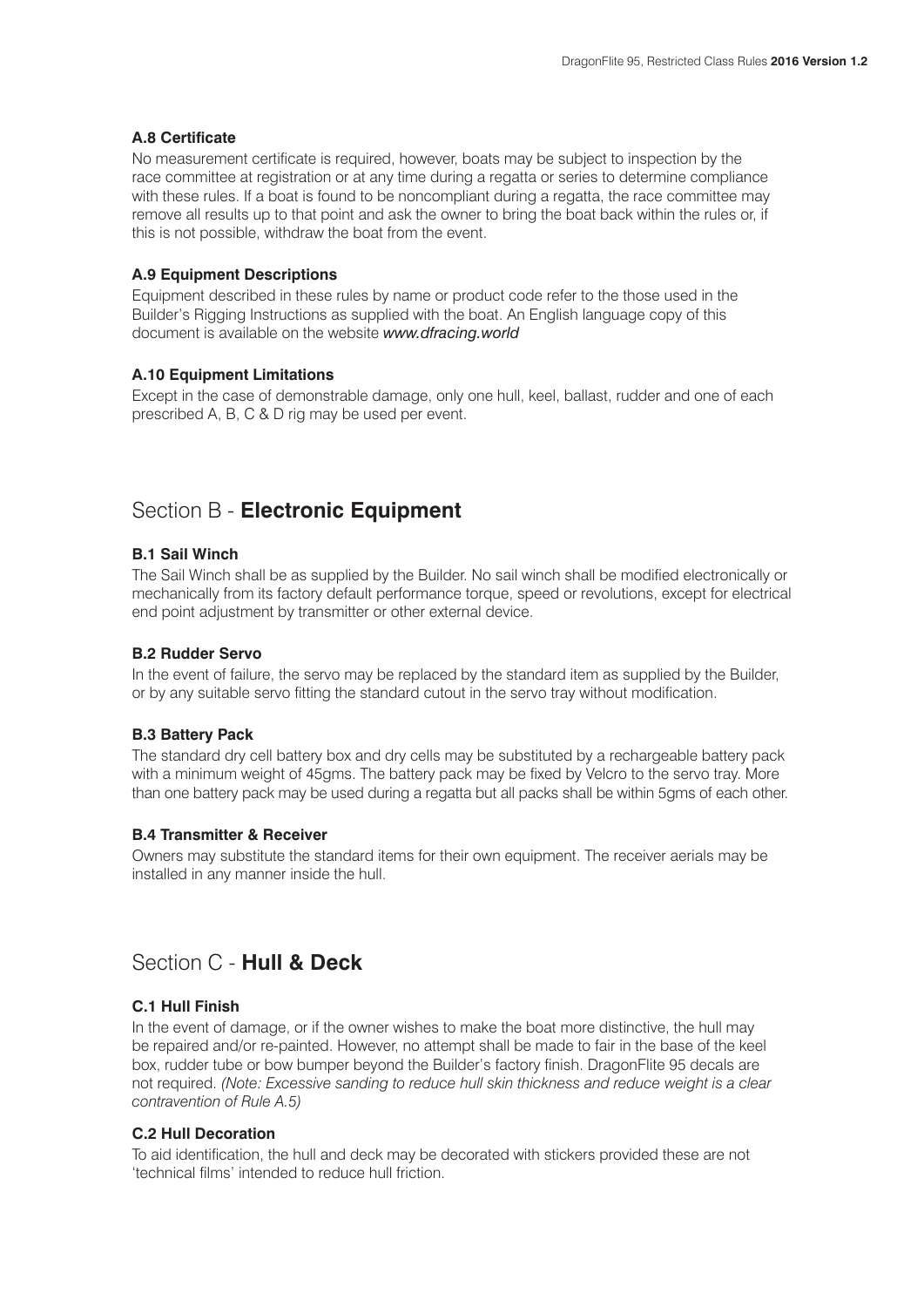#### **C.3 Deck Hatch & Deck Patches**

The clear plastic Deck Hatch shall be used when racing. The Builder's standard Deck Patches may be substituted for items made of any suitable material provided their function is only to seal the Deck Hatch. Tape may be used as an alternative to Deck Patches.

#### **C.4 Deck Eyes**

The recesses for the deck eyes may be partly filled with glue or resin to prevent water ingress. All Deck Eyes shall remain in place. Any roughness in the deck eyes may be smoothed out to prevent rope abrasion.

#### **C.5 Replacement Hull Moulding**

A replacement hull moulding is available from the Builder. It can be painted in any colour and shall be completed using only standard fittings as supplied by the Builder. DragonFlite 95 decals are not required.

#### **C.6 Drainage Bung**

The drainage hole in the aft deck may be sealed by either the supplied rubber bung, any replacement bung or a self-adhesive patch.

#### **C.7 Mainsheet Bridle Ring**

The stainless steel ring supplied by the builder may be substituted by any similar ring. A third cord may be fitted to secure the position of the ring. It's front end shall be fastened around the head of the keel bolt and then lead back around the ring with a bowsie adjuster.

#### **C.8 Fin Box**

To prevent water leakage into the Fin Box cavity, the Fin Box mouldings may be removed and refitted with sealant around their top and bottom flanges where they meet the hull moulding.

### Section D - **Keel & Rudder**

- **D.1** The Keel and Rudder may be painted. In the event of damage the keel and rudder may be sanded, faired and re-painted as close to supplied section and finish as possible.
- **D.2** Any moulding flashing around the edge of the rudder may be sanded flush.
- **D.3** If the Rudder Shaft is too tight or too loose a fit in hull's rudder tube, the plastic fitting in the hull may be drilled out to ease the fit or drilled and sleeved to tighten.
- **D.4** The Keel Bulb may be repainted. In the event of damage the Keel Bulb may be sanded, faired and re-painted as close to supplied section as possible.
- **D.5** The hole in the base of the Keel Bulb may be covered with a sticker, but it shall not be used to conceal any additional added weight. Such weight would be a clear contravention of Rules A.5 and A.6.

## Section E - **Rigs**

The boat is supplied by the Builder with an A Rig. Smaller B, C & D Rigs are permissible. Dimensions and construction details are fully described in Sections G & H.

All spars and rig fittings are restricted to those supplied by the Builder. Permitted changes are described in these rules.

Sails are either those supplied by the Builder, or made to the dimensions and construction as described in Section H by other manufacturers or individuals.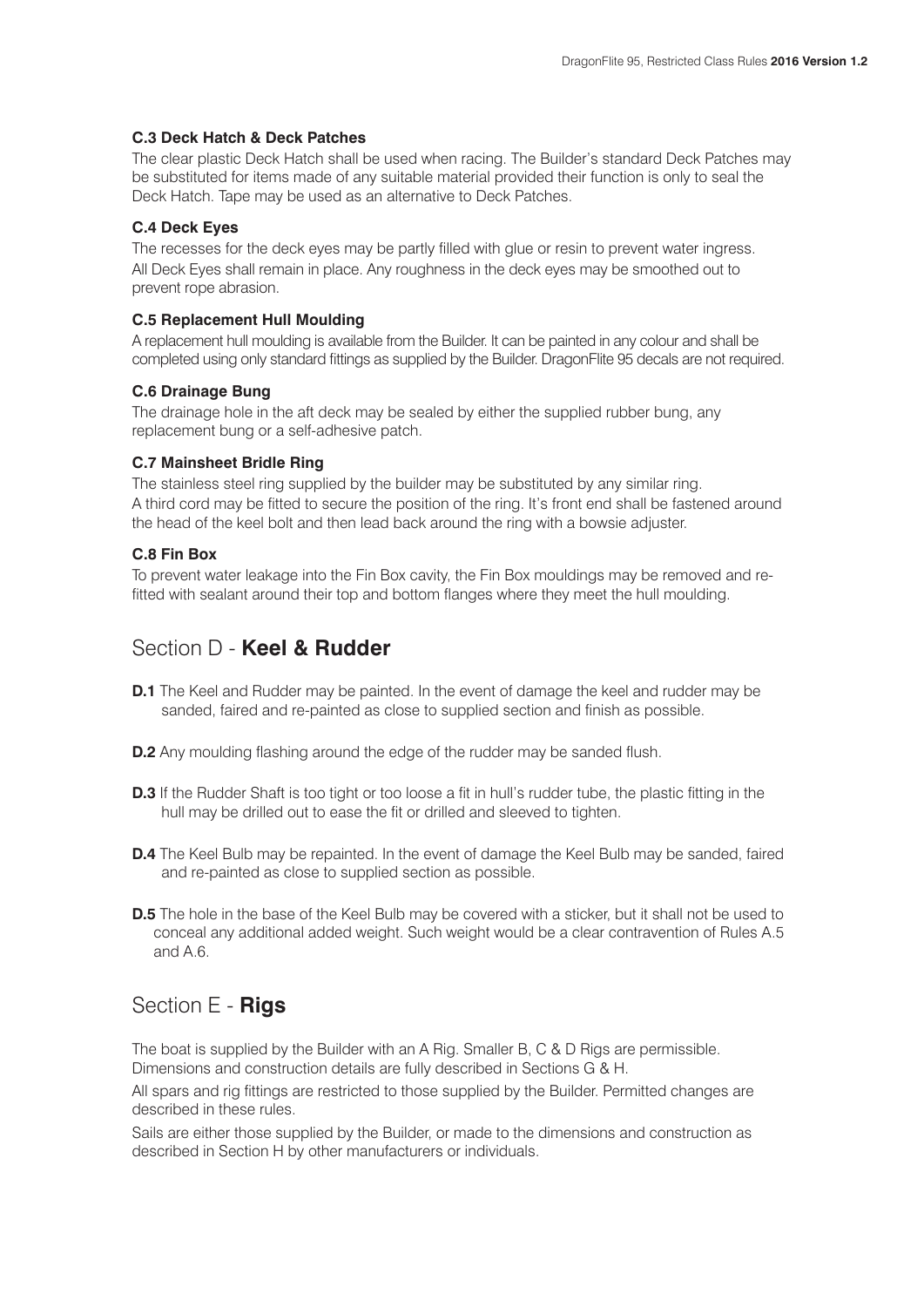# Section F - **Rigging**

Any dimensions shown in the Builders Rigging Instructions are intended as a quide to help initial setup of the boat and are not mandatory. The permitted changes to the rigging instructions are as follows:

**F.1** The owner may substitute the supplied Dyneema cord for any cord the owner deems suitable.

**F.2** The wire Jib Forestay may be substituted with any wire the owner deems suitable.

#### **F.3 Jib Attachments**

The Jib Boom shall be attached to the boat as shown in the Rigging Instructions. For Rigs A & B the cord shall go from the Jib Boom through Deck Eye 1 and back to the Jib Deck Hook. For Rigs C & D the cord shall go from the Jib Boom through Deck Eye 2 and back to the Jib Deck Hook. The loop in the end of the Jib Boom Hook Down may have a single, short length of cord attached to act as a tail to aid threading through the Deck Eyes and locating on the Jib Deck Hook.

The Jib Tack (lower front corner) shall be attached to the Jib Boom as shown in the Rigging Instructions.

The Jib Forestay shall be rigged as shown in the Rigging Instructions.

The Jib Topping Lift shall be rigged as shown in the Rigging Instructions or any arrangement using cord, a ring and a bowsie.

The Jib Clew Hooks may be substituted with cord.

#### **F.4 Mainsail Attachments**

The Mainsail shall be attached to the mast and boom as shown in the Rigging Instructions, but the Mainsail Luff Rings may be substituted with cord ties. The Mainsail Clew Hooks may be substituted with cord.

#### **F.5 Backstay**

The Backstay shall be rigged as shown in the Rigging Instructions.

#### **F.6 Sail Sheeting**

The Jib Sheet for Rigs A & B shall be rigged as shown in the Rigging Instructions. For Rigs D & C Deck Eye 4 will be Used in place of Deck Eye 3.

The Mainsheet for all rigs shall be rigged as shown in the Rigging Instructions.

#### **F.7 Winch Line Elastic**

The Winch Line Elastic may be fitted as supplied or tied to Deck Eye 1 and taken directly back to the Winch Line clip without going through any Deck Eyes. The supplied elastic may be substituted with any elastic the owner deems suitable.

#### **F.8 Sheet Guides**

The Jib Sheet and Mainsheet Guides may be glued in position on the booms. Bands SR1 & SR4 may be removed.

#### **F.9 Bowsies**

The standard Bowsies supplied with the boat may be substituted by those from any other manufacturer.

#### **F.10 Backstay Crane**

To facilitate fore and aft positioning, a second hole may be drilled in the Backstay Crane for attachment of the Mainsail head, but the sail shall be attached to only one of these holes.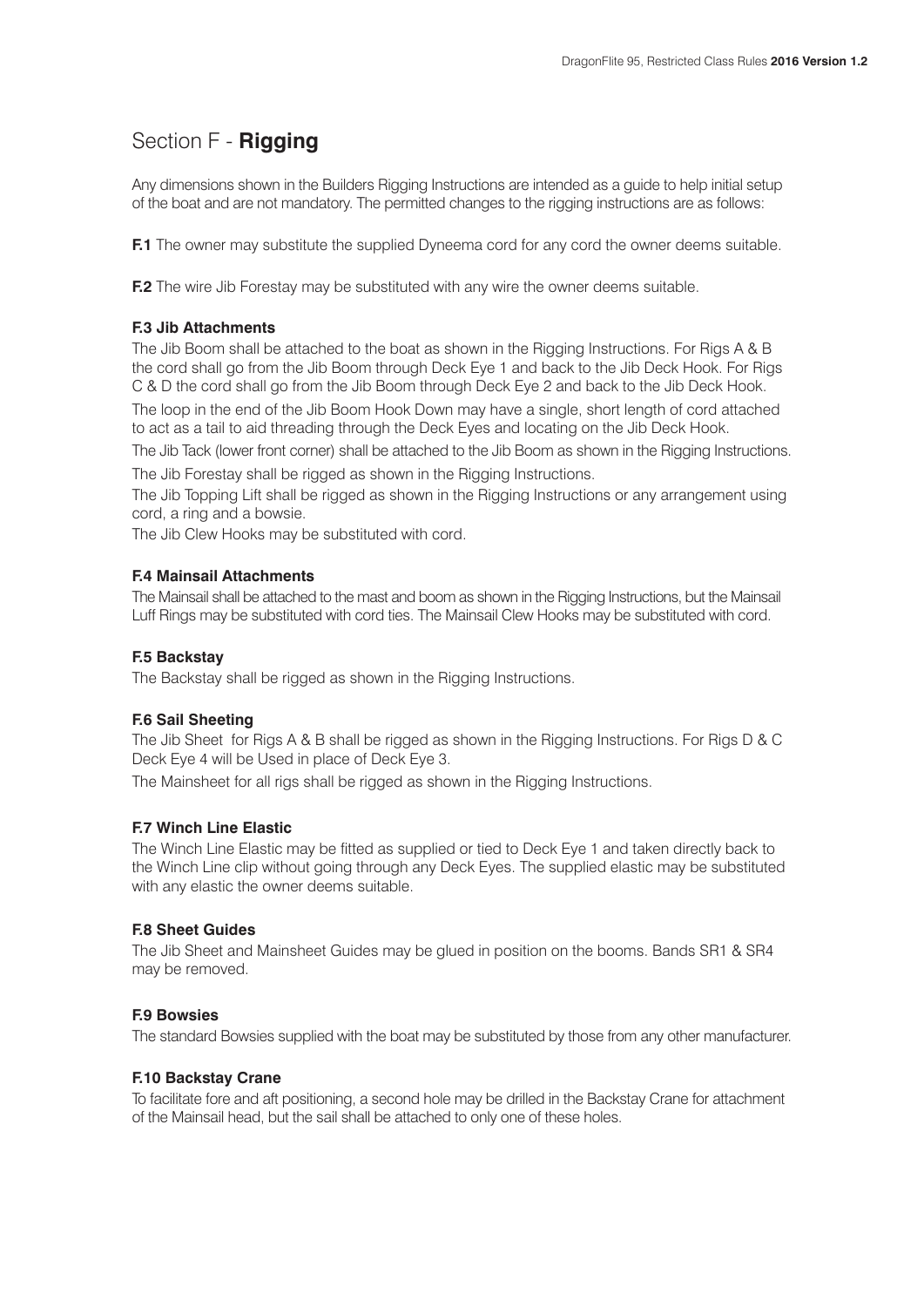### **Section G - Masts & Booms**

#### **G.1 Mast Tube Material**

Only tubing supplied by the Builder is permissible.

#### **G.2 Mast Lengths**

The A Rig mast shall be used as supplied by the Builder.

The B, C & D Rig mast tubes shall be either those supplied by the Builder, or cut down from one of the Builder's longer Mast Kits to the following lengths:

B Rig: 827mm

C Rig: 652mm

D Rig: 590mm

*(Note: These dimensions are the cut tube lengths and do not include any mast fittings)*

#### **G.3 Mast Construction**

To avoid the mast tubes splitting it is permitted, and recommended, to glue in the Masthead Plug and glue in the lower Mast Stub.

#### **G.4 Bearings**

Supplied Gooseneck bearings can be replaced at any time with either the Builder's standard bearings or any other metal bearing of size 10mm x 6mm x 3mm.

#### **G.5 Booms**

Boom tubes for B, C & D rigs can be cut down from larger Boom kits supplied by the Builder. All Boom dimensions are available on the website *www.dfracing.world Note: The D Rig Main Boom has no central joiner, so is too long to be cut down from any other Boom kit.*

### Section H - **Sails**

#### **H.1 Usage**

Any sail from one rig shall not be used with another sized rig.

#### **H.2 Construction**

Construction shall be a soft sail of a single ply. The Jib and Mainsail of any given rig size shall be constructed from the same ply.

All sails shall be constructed of a single panel with no seams and the maker shall not try to introduce camber (shape) into the sail by means of heat or force.

The sails shall be attached to the rigging and spars by means of a single hole positioned within 10mm of each sail corner point (points A, C & E Jib, A, G & L Mainsail) and a maximum of four other suitable positions along the mainsail luff. Metal eyelets may be used to reinforce these holes.

#### **H.3 Battens**

All Mainsails shall have four battens with their outer ends positioned within 5mm of points H, I, J & K. Batten lengths:

A, B & C Rig Mainsails: Top two battens maximum 80mm. Lower two battens maximum 100mm.

D Rig Mainsail: Top batten maximum 50mm. Lower three battens maximum 70mm.

All Jibs shall have no battens.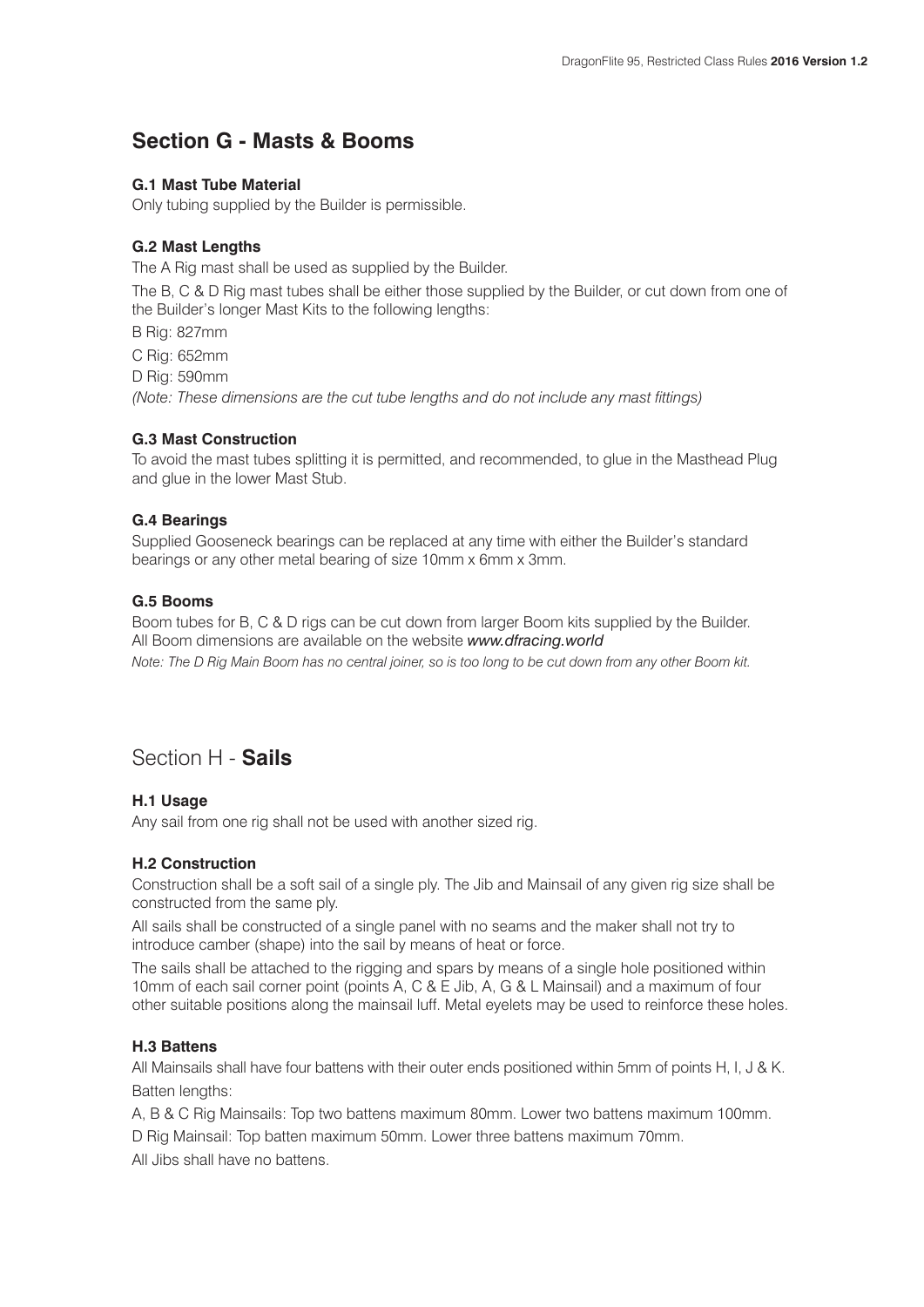#### **H.4 Reinforcement Patches.**

Reinforcement patches may be used at the sail corners, batten ends and mainsail luff attachment points. These shall be of self-adhesive material of not more than six layers.

Sail corner reinforcements shall fit within a radius of the sail corner points (refer to Diagram A) as shown in Table 1 below:

|                   |                   | Reinforcement Patch Dimensions (Values are maximum radius from appropriate Sail Points) |                  |                  | Table 1 |
|-------------------|-------------------|-----------------------------------------------------------------------------------------|------------------|------------------|---------|
| <b>Sail Point</b> | A Mainsail        | <b>B</b> Mainsail                                                                       | C Mainsail       | D Mainsail       |         |
| A                 | 80 <sub>mm</sub>  | 80 <sub>mm</sub>                                                                        | 65 <sub>mm</sub> | 65 <sub>mm</sub> |         |
| G                 | 125mm             | 125mm                                                                                   | 100mm            | 100mm            |         |
|                   | 140mm             | 140 <sub>mm</sub>                                                                       | 120mm            | 100mm            |         |
| <b>Sail Point</b> | A Jib             | <b>B</b> Jib                                                                            | C Jib            | D Jib            |         |
| A                 | 80 <sub>mm</sub>  | 80 <sub>mm</sub>                                                                        | 80 <sub>mm</sub> | 60 <sub>mm</sub> |         |
| C                 | 80 <sub>mm</sub>  | 80 <sub>mm</sub>                                                                        | 80 <sub>mm</sub> | 80 <sub>mm</sub> |         |
| Е                 | 100 <sub>mm</sub> | 100mm                                                                                   | 90 <sub>mm</sub> | 90 <sub>mm</sub> |         |
|                   |                   |                                                                                         |                  |                  |         |

Mainsail luff attachment point patches and batten end patches, at either end of the batten, shall fit within a circle of 35mm diameter

Mainsail luff tabling is not permitted.

#### **H.5 Jib Luff**

The Jib Luff shall form a straight line between points A & C.

Tabling at the luff (front edge) shall form a pocket for the Forestay. Maximum width of tabling shall be 12mm. Tabling forms part of the sail area and must fit within the sail dimensions. Tabling shall be one, continuous pocket finishing within 10mm of points A & C.

#### **H.6 Leech Profile**

Jib - The Jib leech shall form a straight line between points D & E.

Mainsail - The Mainsail leech shall be formed by a series of straight lines between the leech points G, H, I, J, K & L.

#### **H.7 Foot Profile**

The Jib & Mainsail foot shall form a curve as described by full-sized templates available to download from the website *www.dfracing.world* These can be printed out at full size on an A4 printer.

#### **H.8 Mainsail Luff Curve**

The amount of luff curve is optional, but shall be included in the sail cross widths as described in Diagram A and Table 2

#### **H.9 Sail Numbering**

Sail numbers shall be applied to the Mainsail and Jib. They shall be a minimum height of 100mm. On the Mainsail they shall be positioned below a line joining Sail Points E-I and above a line joining C-K (see Diagram A).

Two or three digits can be used but must be consistent on all rigs. When using two digits, there shall be space in front of a sail number for a numeric prefix. When the sail number is in the range '00' to '09', the initial '0' shall be omitted and the remaining digit positioned to allow space for both a prefix and a suffix. '0' shall not be used as a prefix. .

National letters shall be a minimum height of 40mm and positioned on the Mainsail below a line joining Sail Points C-K. National letters are only mandatory for international events.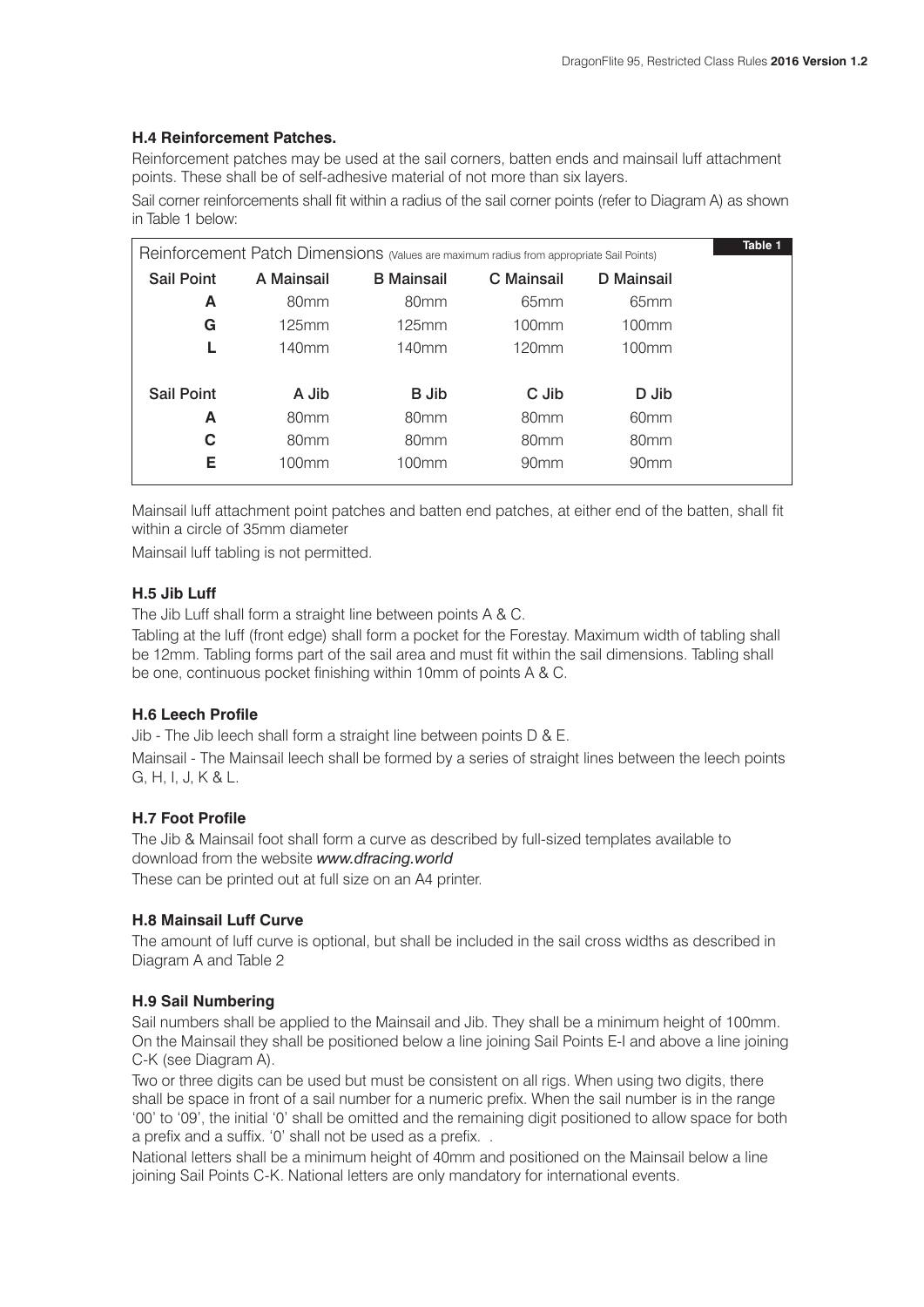All numbers and letters shall be filled in solid, in a strong contrasting colour and arranged for maximum legibility. Guidelines are available on *www.dfracing.world*

Sail numbers, and national letters if fitted, shall be applied to both sides of the sail with port side numbers and letters positioned below starboard side with a clear gap between rows.

Sail numbers, and national letters if fitted, shall be applied using either self-adhesive material or ink.

#### **H.10 Class Emblem**

The DF class emblem shall be applied to the Mainsail above a line joining Sail Points E-I using self-adhesive material or ink on one or both sides of the sail. If applied on both sides of the sail, port side shall be below starboard side with a clear gap between them.

DF95 logo shall be 70mm wide. A template will available to download from the website *www.dfracing.world*



#### **H.11 Sail Decoration & Flow Stripes**

Sails may only be decorated using ink, but markings shall not interfere with easy identification of the sail numbers, or national letters if fitted. Flow Stripes may be added using ink or soft adhesive tape. These are limited to two stripes per sail and may be applied to both sides of the sail and shall not interfere with sail numbers or national letters.

#### **H.12 Sail Manufacturer Logo**

A sail manufacturer logo may be fitted on one or both sides of the sails and shall be positioned within a radius of 80mm from the tack point A.

#### **H.13 Sail Telltales and Wind Indicators**

Telltales are permissible on the Jib and Mainsail. The number and position of them is not restricted, provided that when streaming in their normal position they do not fall outside of the sail outline shape. A wind indicator or burgee attached to the top of the mast or backstay crane is allowed provided it's sole purpose is to indicate wind direction.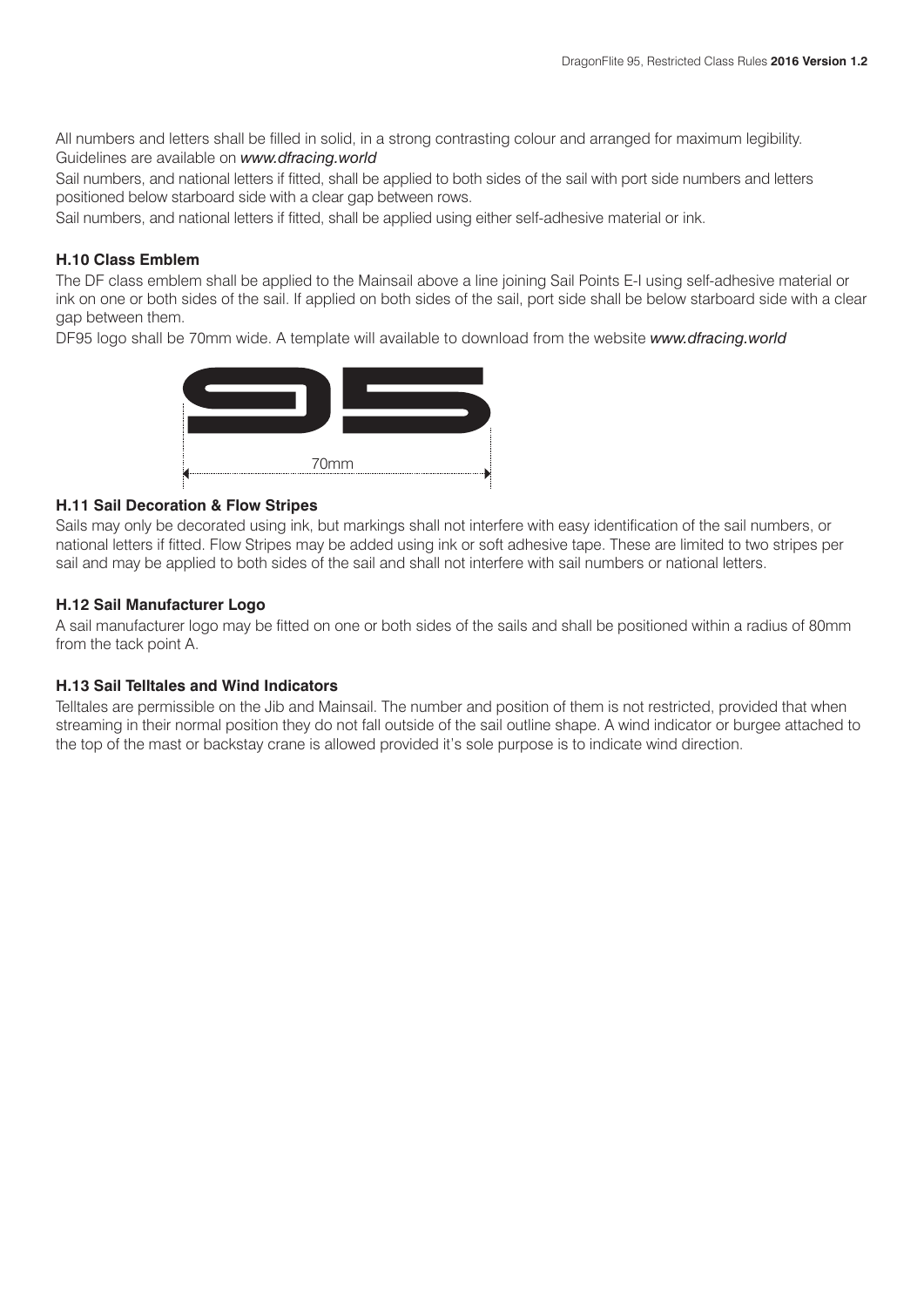|              |       |                   | Sail Dimensions (Refer to Daigram A for Sail Measurement Points) |                   |                   |
|--------------|-------|-------------------|------------------------------------------------------------------|-------------------|-------------------|
|              |       | <b>A Mainsail</b> | <b>B Mainsail</b>                                                | <b>C</b> Mainsail | <b>D</b> Mainsail |
|              | $A-B$ | 75mm              | 64mm                                                             | 39mm              | <b>58mm</b>       |
|              | A-C   | 249mm             | 244mm                                                            | 212mm             | 197mm             |
|              | A-D   | 495mm             | 472mm                                                            | 383mm             | 360mm             |
| HEIGHT       | A-E   | 766mm             | 679mm                                                            | 530mm             | 498mm             |
|              | A-F   | 976mm             | 803mm                                                            | 634mm             | 570mm             |
|              | $A-G$ | $992(+/- 2)$ mm   | $814(+/- 2)$ mm                                                  | $643(+/- 2)$ mm   | $580(+/- 2)$ mm   |
|              | $B-L$ | $331(+/- 2)$ mm   | $308(+/- 2)$ mm                                                  | $251(+/- 2)$ mm   | $222(+/- 2)$ mm   |
|              | $C-K$ | $309(+/- 2)$ mm   | $282(+/- 2)$ mm                                                  | $222(+/- 2)$ mm   | $196(+/- 2)$ mm   |
| <b>WIDTH</b> | $D-J$ | $254(+/- 2)$ mm   | $219(+/- 2)$ mm                                                  | $175(+/- 2)$ mm   | $154(+/- 2)$ mm   |
|              | $E-I$ | $173(+/- 2)$ mm   | $136(+/- 2)$ mm                                                  | $118(+/- 2)$ mm   | $102(+/- 2)$ mm   |
|              | $F-H$ | $86(+/- 2)$ mm    | $64(+/- 2)$ mm                                                   | $52(+/- 2)$ mm    | $55(+/- 2)$ mm    |
|              |       | A Jib             | <b>B</b> Jib                                                     | <b>C</b> Jib      | <b>D</b> Jib      |
|              | $A-B$ | 65mm              | 84mm                                                             | 84mm              | 88mm              |
| HEIGHT       | A-C   | $940(+/- 2)$ mm   | $775(+/- 2)$ mm                                                  | $632(+/- 2)$ mm   | $543(+/- 2)$ mm   |
| <b>WIDTH</b> | B-E   | $284(+/- 2)$ mm   | $280(+/- 2)$ mm                                                  | $243(+/- 2)$ mm   | $216(+/- 2)$ mm   |
|              | $C-D$ | $15(+/- 1)$ mm    | $21(+/- 1)$ mm                                                   | $21(+/- 1)$ mm    | $14(+/- 1)$ mm    |